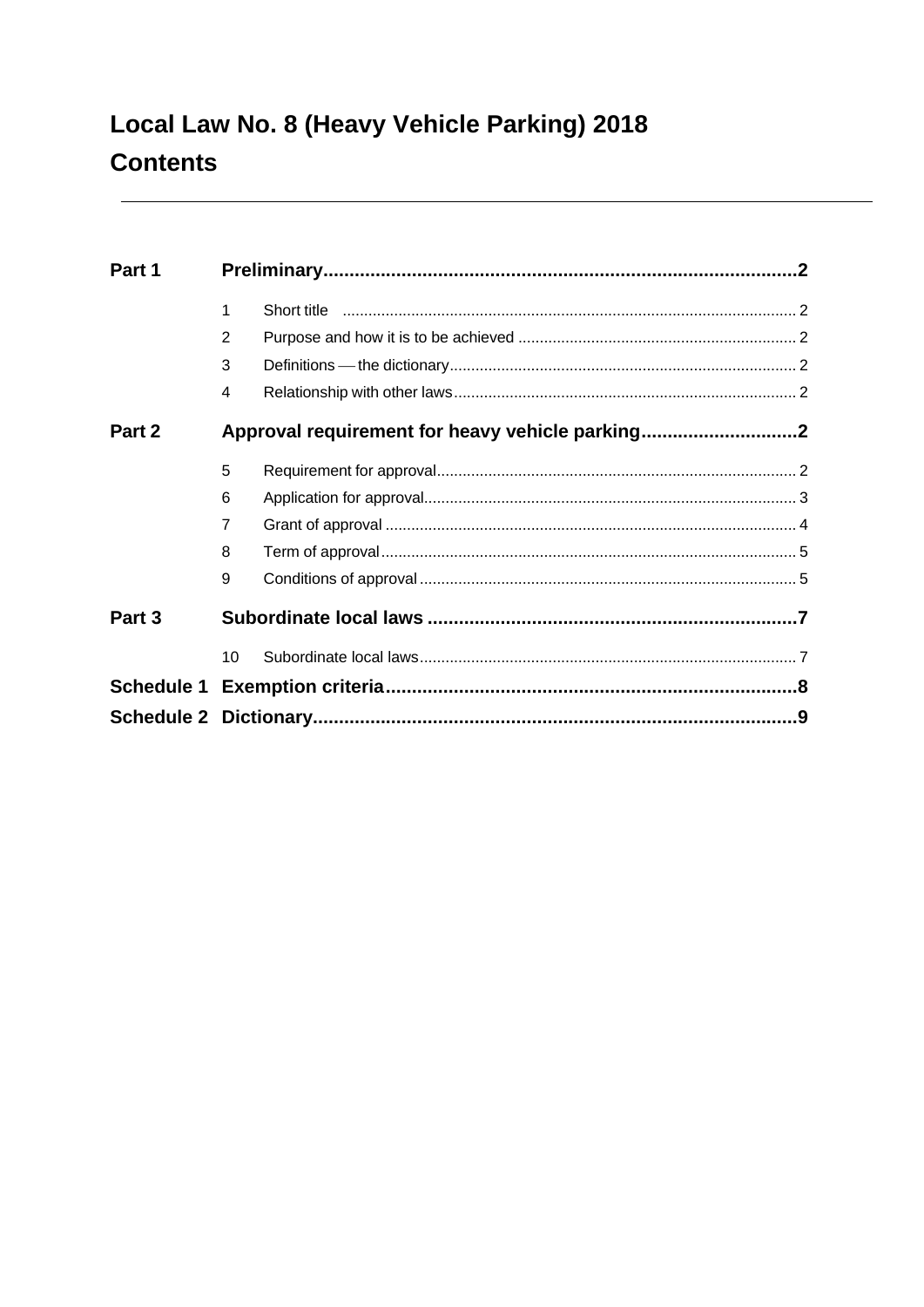# <span id="page-1-0"></span>**Part 1 Preliminary**

### <span id="page-1-1"></span>**1 Short title**

This local law may be cited as *Local Law No. 8 (Heavy Vehicle Parking) 2018*.

### <span id="page-1-2"></span>**2 Purpose and how it is to be achieved**

- (1) The purpose of this local law is to ensure that the parking of 1 heavy vehicle on premises—
	- (a) does not result in harm to human health or safety; and
	- (b) does not unreasonably detract from the desirable characteristics of the area in which the heavy vehicle is parked.
- (2) The purpose is to be achieved by—
	- (a) providing a consistent and comprehensive process for the local government to grant and regulate approvals for the parking of 1 heavy vehicle on premises; and
	- (b) providing for miscellaneous administrative matters.

### <span id="page-1-3"></span>**3 Definitions** ⎯ **the dictionary**

The dictionary in schedule 2 defines particular words used in this local law.

#### <span id="page-1-4"></span>**4 Relationship with other laws**

- (1) This local law is—
	- (a) in addition to and does not derogate from any other law applicable in the local government area including any local law made by the local government to regulate parking; and
	- (b) to be read with *Local Law No. 1 (Administration) 2011*.
- (2) On the commencement of this local law, the planning scheme of the local government regulates the parking of 2 or more heavy vehicles on premises.

*Example of subsection (2)—*

The use definition *transport depot* means the use of premises for—

- (a) storing vehicles, or machinery, that are used for a commercial or public purpose; or
- (b) cleaning, repairing or servicing vehicles or machinery, if the use is ancillary to the use in paragraph (a).

*Examples of a transport depot: using premises to store buses, taxis, trucks, heavy vehicles or heavy machinery.*

# <span id="page-1-5"></span>**Part 2 Approval requirement for heavy vehicle parking**

### <span id="page-1-6"></span>**5 Requirement for approval**

(1) Subject to subsection (2), a person requires an approval under this local law to park 1 heavy vehicle on premises.

Maximum penalty for subsection (1)—50 penalty units.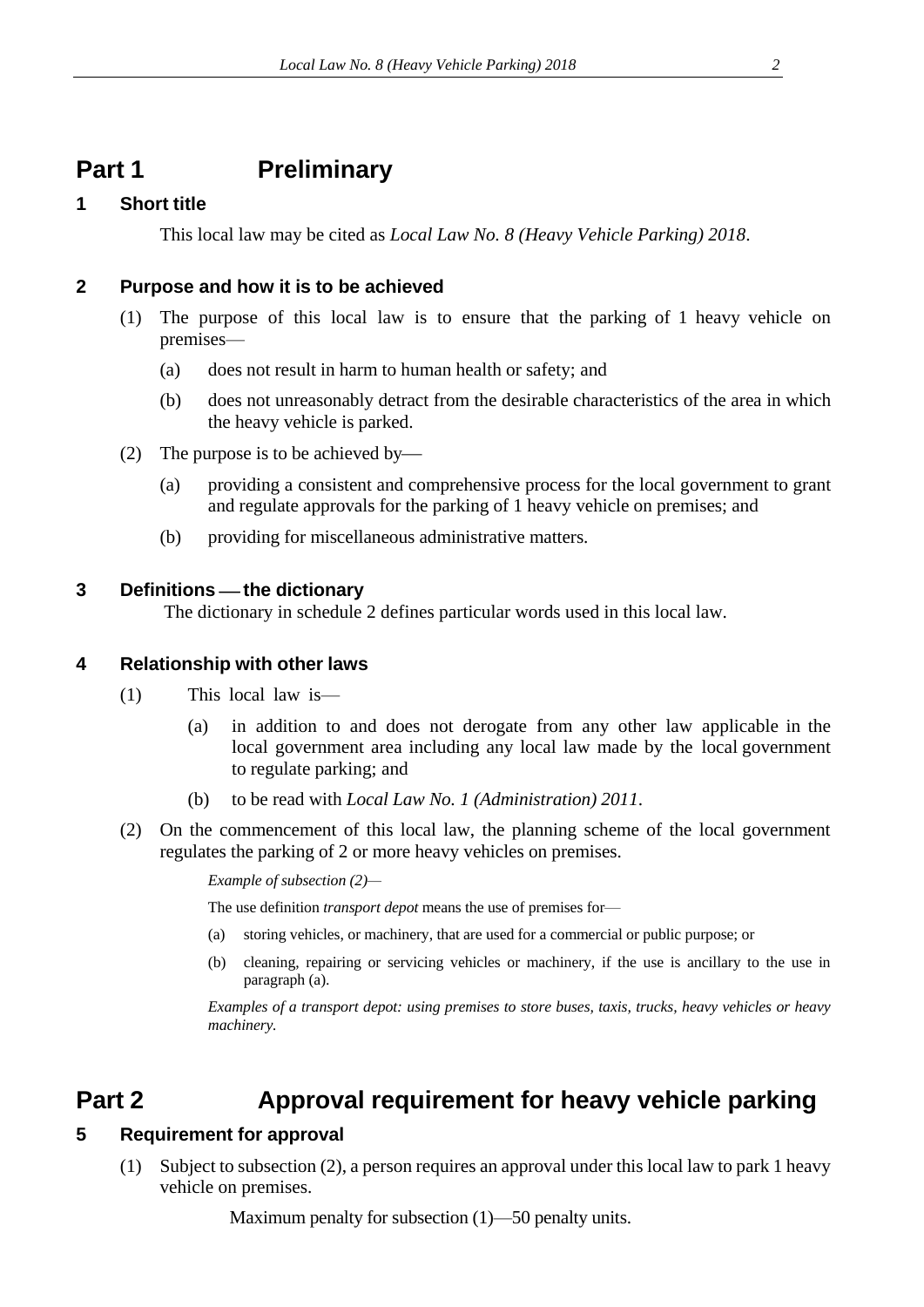- (2) A person does not require an approval under subsection (1)—
	- (a) if the parking of the heavy vehicle on the premises satisfies the criteria (*exemption criteria*) in schedule 1; or
	- (b) for any of the following—
		- (i) an emergency vehicle being used for an emergency or other official purpose;
		- (ii) a heavy vehicle being lawfully used in the immediate vicinity of, and in connection with, the construction or maintenance of development infrastructure;
		- (iii) a heavy vehicle involved in the conduct of a lawful activity reasonably required to be carried out under the planning scheme;
		- (iv) the heavy vehicle is permitted to be parked on the premises pursuant to a development approval given under the planning scheme.

*Example of subsection (2)(b)(iii)—*

*The short term parking of a removal van or heavy vehicle.*

- (3) For the avoidance of doubt
	- (a) subsection (2) does not apply to a person who parks a heavy vehicle on premises if the heavy vehicle is parked on the premises awaiting a job assignment; and
	- (b) the person requires an approval under subsection (1).

#### <span id="page-2-0"></span>**6 Application for approval**

- (1) An application for an approval must be—
	- (a) made by the person who will be parking the heavy vehicle; and
	- (b) made in the prescribed form; and
	- (c) accompanied by, if appropriate—
		- (i) the prescribed fee; and
		- (ii) evidence that all approvals under the Local Government Acts required for the heavy vehicle parking have been obtained; and
		- (iii) the street address, real property description and details of the owner of the premises at which the heavy vehicle will be parked; and
		- (iv) the name, street address, telephone number, facsimile number and email address of the person parking the heavy vehicle; and
		- (v) the trading name, street address, telephone number, facsimile number, email address, registered business name and Australian Company Number of the business under which the heavy vehicle parking is to be undertaken; and
		- (vi) a copy of the current registration certificate for the heavy vehicle; and
		- (vii) details of the heavy vehicle including a site plan to scale of the location of the heavy vehicle parking; and
		- (viii) a written statement of the applicant which states—
			- (A) that the applicant has consulted or attempted to consult with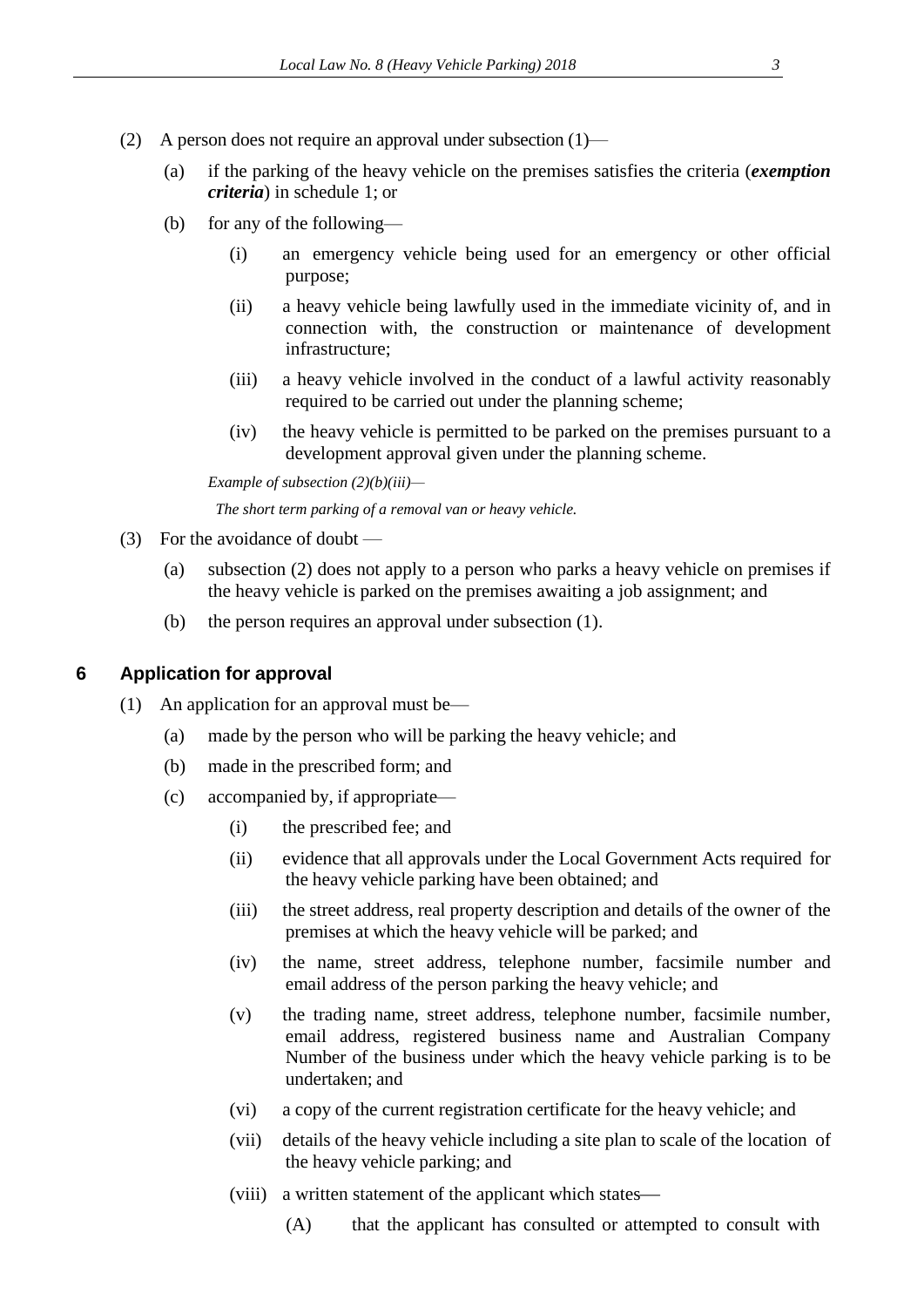each owner and occupier of any premises which is within 50m of the boundaries of the land and premises at which the heavy vehicle will be parked; and

- (B) the name and address or details of each owner and occupier with which the applicant has consulted in accordance with section  $6(1)(c)(viii)(A)$ ; and
- (C) the outcome of any of the consultations that the applicant has carried out or attempted to carry out with each of the persons specified in section  $6(1)(c)(viii)(A)$ .
- (2) If an applicant for an approval is not the owner of the premises on which the heavy vehicle is to be parked, the application must be accompanied by the written consent of the owner.
- (3) The local government may waive the requirements of section 6 of this local law—
	- (a) in an emergency; or
	- (b) if there are special reasons for dispensing with the requirements.

### <span id="page-3-0"></span>**7 Grant of approval**

- (1) The local government must—
	- (a) consider an application for an approval; and
	- (b) subject to subsection (2), decide whether to grant or refuse the approval.
- (2) The local government must grant an approval for the heavy vehicle parking if the local government is satisfied that—
	- (a) the heavy vehicle parking—
		- (i) will not give rise to an increased risk of harm to human health or safety or personal injury; and
		- (ii) will not result in property damage; and
		- (iii) will not result in environmental harm or environmental nuisance; and
		- (iv) will not cause obstruction of or significant distraction to vehicular or pedestrian traffic; and
		- (v) will not adversely affect the amenity of the area in which the activity is to be undertaken; and
	- (b) any structure used in association with the heavy vehicle parking has been constructed in accordance with the local government's planning scheme and any relevant development approval; and
	- (c) the application complies with section 6 of this local law; and
	- (d) the matters which are the subject of conditions specified in section 9 which are relevant to the heavy vehicle parking can be adequately addressed by the imposition of those conditions.
- (3) Before the local government decides an application for an approval, an authorised person may—
	- (a) inspect any premises, vehicle, equipment or thing to be involved in the parking of the heavy vehicle; and
	- (b) request any further information or material which is required to assess the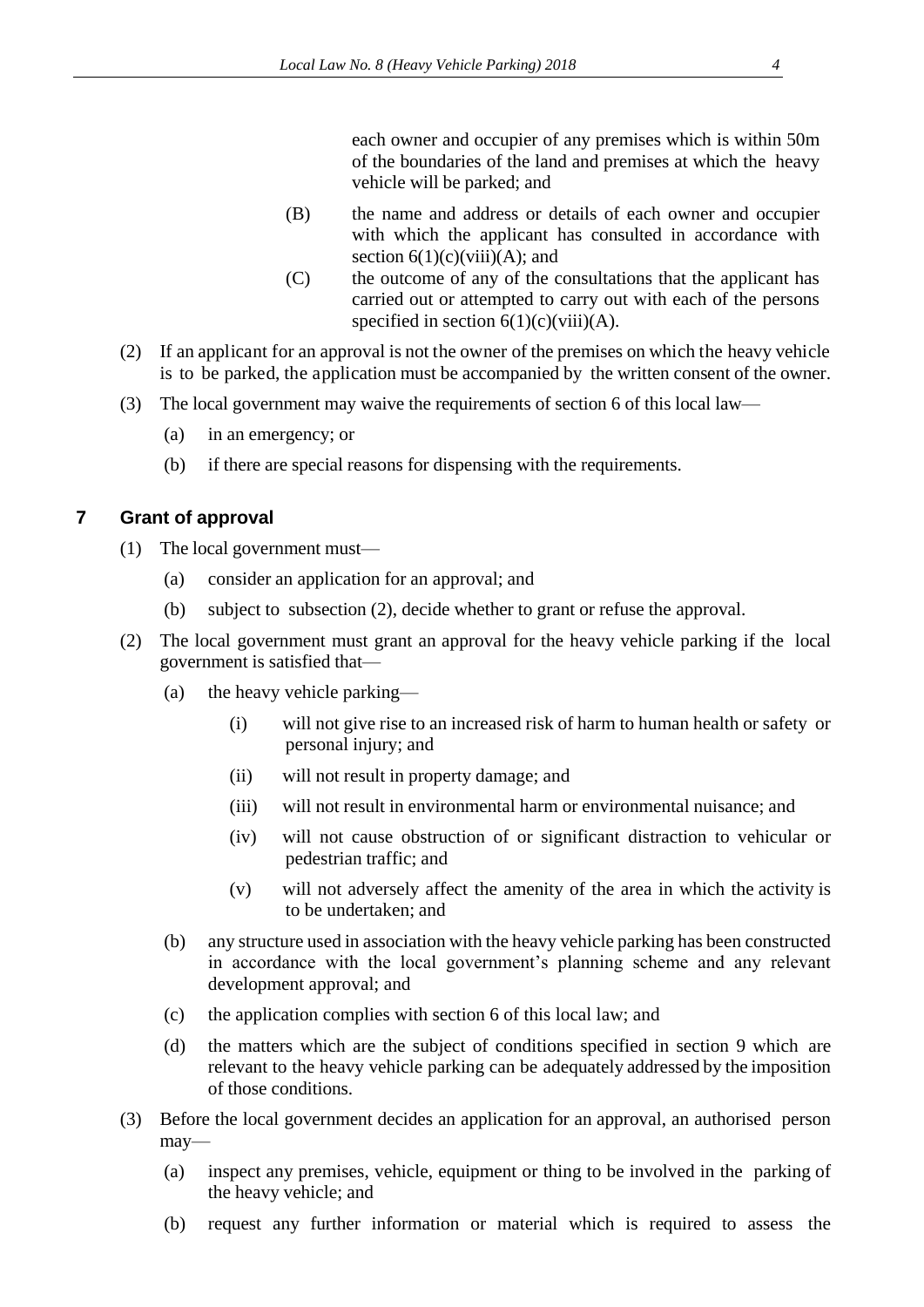application for the approval.

- (4) For the purposes of determining whether the criteria specified in subsection (2) have been satisfied—
	- (a) the local government may have regard to the results of any periodic inspection, testing or monitoring program undertaken in respect of the heavy vehicle parking; and
	- (b) the local government may have regard to the applicant's antecedents in terms of compliance or otherwise with this local law; and
	- (c) the local government is not obliged to look beyond—
		- (i) any information or material which is submitted to the local government in respect of the heavy vehicle parking; and
		- (ii) any other information held by the local government which is relevant to the application for the approval.

### <span id="page-4-0"></span>**8 Term of approval**

- (1) An approval granted by the local government is for a term extending from the date of issue until the date on which the earliest of the following occurs—
	- (a) the person parking the heavy vehicle on the premises discontinues the parking of the heavy vehicle on the premises;
	- (b) the person parking the heavy vehicle on the premises transfers the premises to another person.
- (2) An approval expires at the end of the day specified in subsection (1).

### <span id="page-4-1"></span>**9 Conditions of approval**

- (1) An approval may be granted by the local government on conditions the local government considers appropriate.
- (2) The local government may impose all or any of the following conditions on an approval for heavy vehicle parking on premises—
	- (a) the heavy vehicle parking must not constitute a nuisance; and
	- (b) the heavy vehicle parking must be positioned on the premises so as not to result in a loss of amenity in the area where the heavy vehicle parking is undertaken; and
	- (c) the heavy vehicle must not be parked on the premises whilst carrying—
		- (i) a dangerous good; or
		- (ii) regulated waste; or
		- (iii) livestock; or
		- (iv) a thing which in the opinion of the local government emits an offensive odour; and
	- (d) any premises, building, structure, vehicle, facility and equipment which is used in association with the heavy vehicle parking must not be changed in any respect without prior notification to the local government and the approval of an authorised person; and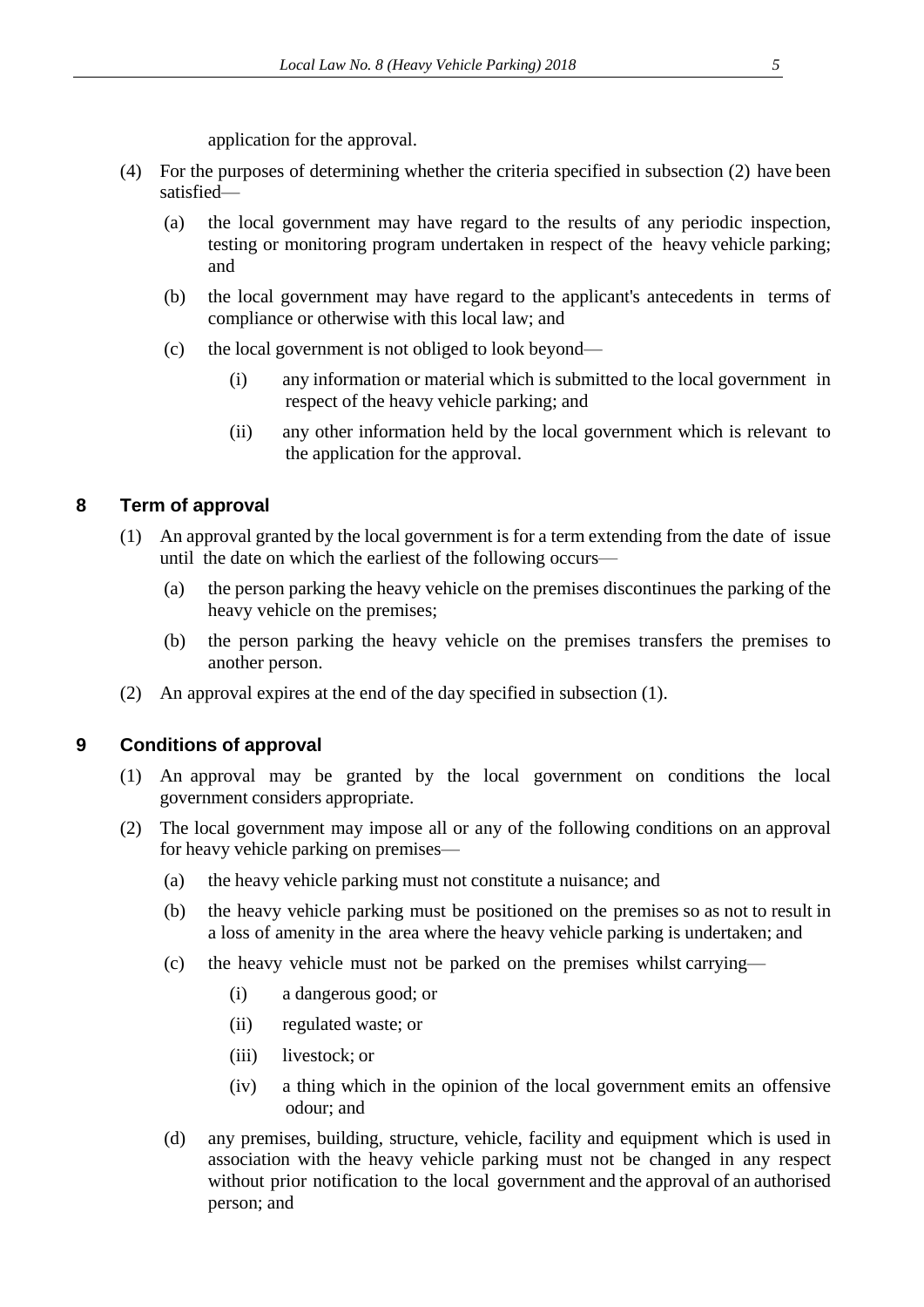- (e) if the approval authorises the parking on the premises of more than 1 heavy vehicle, each of which is specified in the approval—a maximum of 1 heavy vehicle may be parked on the premises at any time; and
- (f) the heavy vehicle must be parked in a class 10 building; and
- (g) the heavy vehicle must be parked in an area which is set back from the frontage of the premises and must be effectively screened from view from—
	- (i) a public place; and
	- (ii) the external wall of any residential dwelling which is located
		- (A) on land, other than the premises, but contiguous to the premises; and
		- (B) within 15 m of the place at which the heavy vehicle is parked; and
- (h) any equipment, material, machinery or tool used in association with the heavy vehicle must be enclosed in an approved structure; and
- (i) any equipment, materials, machinery or tools used in association with the heavy vehicle which are stored on the premises must be set back from the frontage of the premises and must be effectively screened from view from—
	- (i) a public place; and
	- (ii) the external wall of any residential dwelling which is located
		- (A) on land, other than the premises, but contiguous to the premises; and
		- (B) within 15 m of the place at which the equipment, materials, machinery or tools used in association with the heavy vehicle are stored; and
- (j) the parking of the heavy vehicle on, and the moving of the heavy vehicle from, the premises must not take place outside the hours specified in the approval; and
- (k) no maintenance or repair work is to be undertaken on the heavy vehicle or any associated equipment, material, machinery or tool on the premises; and
- (l) fuel must not be stored on the premises for use in the heavy vehicle parking, otherwise than in a designated fuel tank which is part of the heavy vehicle; and
- (m) a contaminant must not be released to the environment as part of the heavy vehicle parking, where the release may cause environmental harm unless the release is specifically authorised by the *Environmental Protection Act 1994*; and
- (n) all objects (including vehicles and machinery) which are dismantled as part of the heavy vehicle parking must be dismantled on a paved impervious surface which is unaffected by stormwater runoff; and
- (o) only rainwater from uncontaminated areas shall drain directly into the stormwater drainage; and
- (p) any spillage of waste, a contaminant or other material must—
	- (i) be cleaned up immediately; and
	- (ii) not be cleaned up by hosing, sweeping or otherwise releasing the waste, contaminant or material to any stormwater drainage; and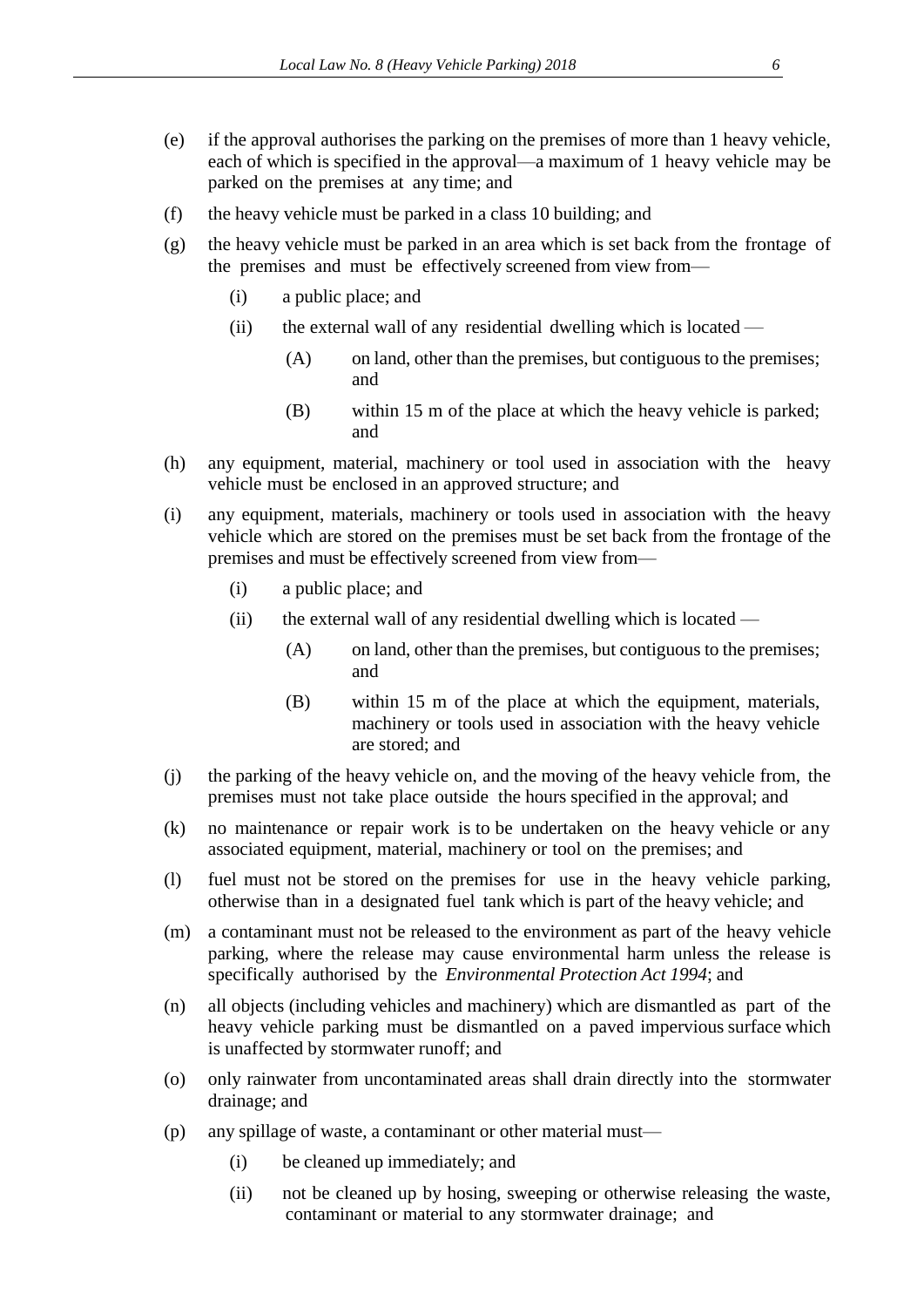- (q) the heavy vehicle parking must comply with all environmental legislation; and
- (r) the heavy vehicle parking must not breach a provision of a Local Government Act; and
- (s) the holder of the approval must notify the local government within a period specified in the approval if the holder of the approval is no longer parking the heavy vehicle at the premises or is parking the heavy vehicle otherwise than in accordance with the approval; and
- (t) the holder of the approval must undertake and comply with a periodic inspection, monitoring or management program for the parking of the heavy vehicle at the premises; and
- (u) the heavy vehicle must enter and exit the premises in a forward direction only; and
- (v) the parking of the heavy vehicle on, and the moving of the heavy vehicle from, the premises must comply with the exemption criteria.

#### *Example of paragraph (j)—*

An approval may specify that the parking of the heavy vehicle on, or the moving of the heavy vehicle from, the premises must not take place outside the hours of 6.30am to 6.30 pm, however, the local government may vary the hours specified depending on the location of the premises.

(3) Subject to subsection (2), the local government may, by subordinate local law, prescribe conditions that must be imposed on an approval or that will ordinarily be imposed on an approval.

# <span id="page-6-0"></span>**Part 3 Subordinate local laws**

#### <span id="page-6-1"></span>**10 Subordinate local laws**

The local government may make subordinate local laws about the conditions that must be imposed on an approval or that will ordinarily be imposed on an approval<sup>1</sup>.

 $\overline{a}$ 

 $1$  See section 9(3).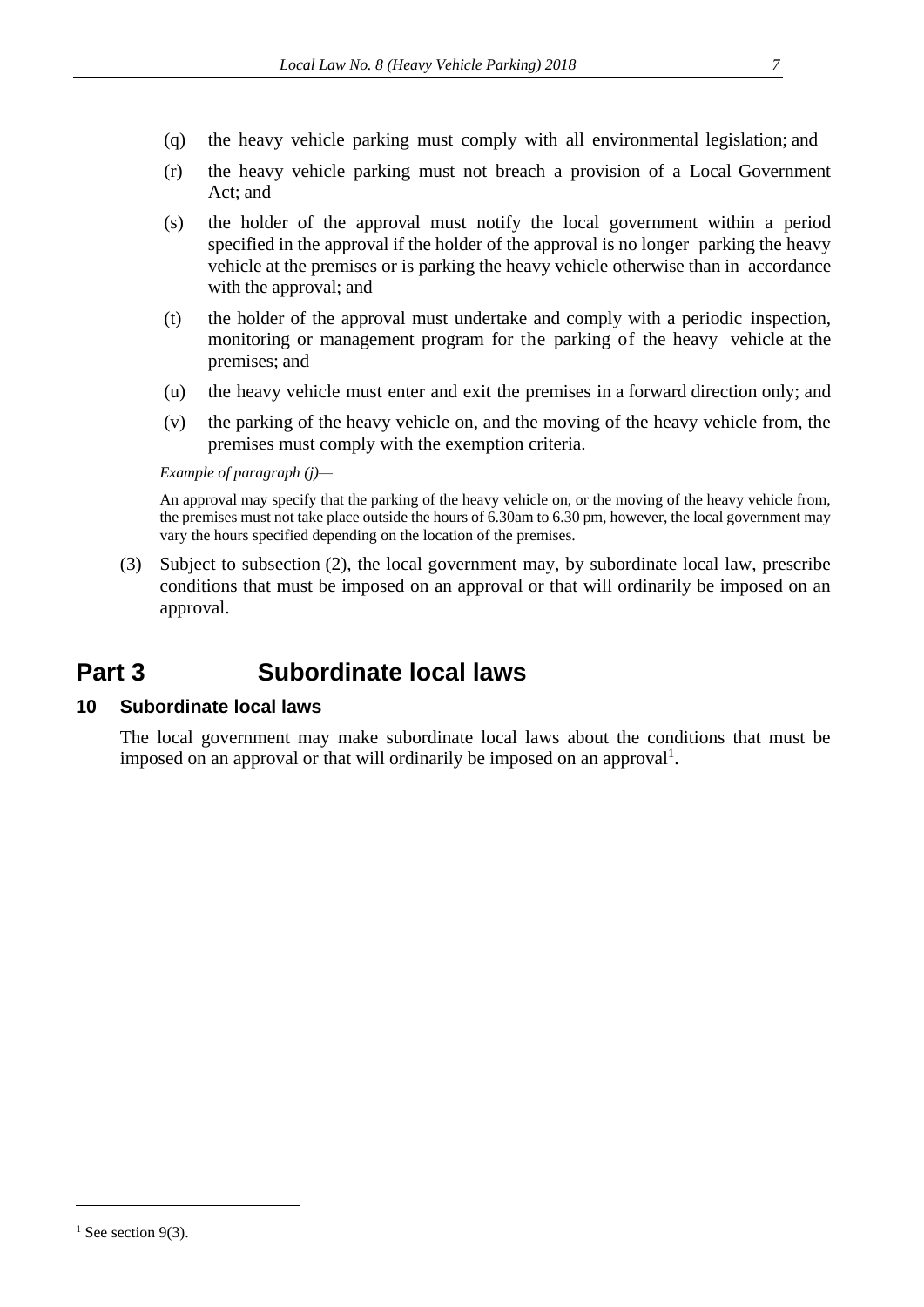# <span id="page-7-0"></span>**Schedule 1 Exemption criteria**

Section 5(2)(a)

- 1. A person parking a heavy vehicle on premises must—
	- (a) park the heavy vehicle—
		- (i) in an approved structure; or
		- (ii) if a residential dwelling is located on the premises— behind the residential dwelling; and
	- (b) ensure that the place at which the heavy vehicle is parking is effectively screened, for example by the planting and maintenance of vegetation, from the external wall of any residential dwelling which is located —
		- (i) on land, other than the premises, but contiguous to the premises; and
		- (ii) within 15m of the place at which the heavy vehicle is parked.
- 2. A person parking a heavy vehicle on premises—
	- (a) must not, whilst the heavy vehicle is parked on the premises, carry on the heavy vehicle any goods or materials which are hazardous, noxious or offensive goods or materials, for example, livestock; and
	- (b) must not load or unload goods or materials from the heavy vehicle, other than the loading and unloading of equipment which is ancillary to the operation of the heavy vehicle; and
	- (c) must not, if the heavy vehicle is fitted with a refrigeration unit—whilst the heavy vehicle is parked on the premises, operate, or run, the refrigeration unit.
- 3. If a person is undertaking heavy vehicle parking at premises, an approved heavy vehicle crossing must be provided by the person at the premises.
- 4. A person parking a heavy vehicle on premises must not carry out minor maintenance on the heavy vehicle except during the hours of—
	- (a) 7.00 am to 6.00 pm Monday to Saturday; and
	- (b) 9.00 am to 5.00 pm Sunday and public holidays.
- 5. A person parking a heavy vehicle on premises must not run the engine of the heavy vehicle on the premises before leaving the premises, or after arriving at the premises, for more than—
	- (a) if the heavy vehicle is not towing a trailer  $-5$  minutes;
	- (b) if the heavy vehicle is towing a trailer  $-10$  minutes.
- 6. A person parking a heavy vehicle on premises must ensure that the heavy vehicle enters and exits the premises in a forward direction only.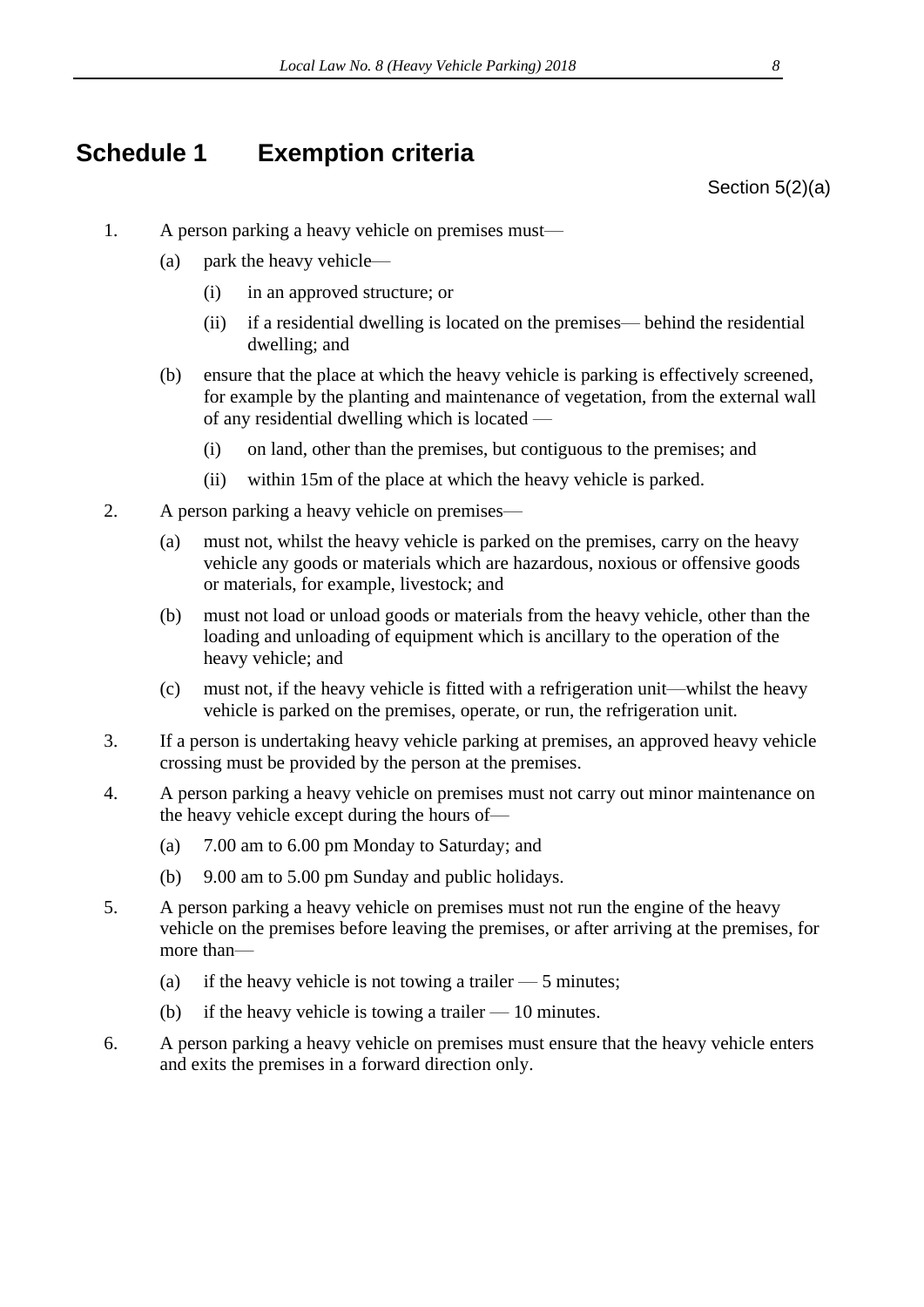# <span id="page-8-0"></span>**Schedule 2 Dictionary**

*adjunct vehicle* means any of the following*—*

- (a) a trailer designed or adapted to carry goods with a capacity to carry in excess of 2 tonnes tare, including the trailer of an articulated vehicle;
- (b) a trailer designed or adapted for earthmoving or road making purposes, including a vehicle or equipment designed or adapted for excavating materials;
- (c) equipment such as rollers, compressors or the like, designed or adapted to be towed behind a heavy vehicle;
- (d) a trailer containing a refrigeration unit that runs while parked;
- (e) earthmoving equipment or vehicle that is being transported on the tray of a vehicle.

*approval* has the meaning given in *Local Law No. 1 (Administration) 2011*.

*approved heavy vehicle crossing* means a heavy vehicle crossing that has been constructed in accordance with the local government's specifications for road and drainage infrastructure requirements.

*approved structure*, for a building or structure, means the building work for the building or structure has been assessed against, and complies with, the building assessment provisions.

*authorised person* has the meaning given in *Local Law No. 1 (Administration) 2011.*

*building* has the meaning given in the *Building Act 1975.*

*building assessment provisions* has the meaning given in the *Building Act 1975*, section 30.

*building work* has the meaning given in the *Building Act 1975*, section 5.

*class 10 building* has the meaning given in the *Building Code of Australia.*

*combination* means a vehicle connected to 1 or more trailers*.*

*contaminant* has the meaning given in the *Environmental Protection Act 1994.*

*dangerous good* has the meaning given to *dangerous goods* in the *Work Health and Safety Act 2011.*

*development approval* has the meaning given in the *Planning Act 2016.*

*development infrastructure* has the meaning given in the *Planning Act 2016*.

*emergency vehicle* means a vehicle driven by a person who is*—*

- (a) an emergency worker; and
- (b) driving the vehicle in the course of his or her duties as an emergency worker.
- *emergency worker* means*—*
- (a) an officer of the Queensland Ambulance Service or the ambulance service of another state; or
- (b) an officer of the Queensland Fire and Rescue Service or a fire and rescue service of another state; or
- (c) an officer or employee of the Police Service, or the police service of another State; or
- (d) an officer of the State Emergency Service or a state emergency service of another state; or
- (e) an officer or employee of an authority permitted by law to conduct utility installation or utility

Section 3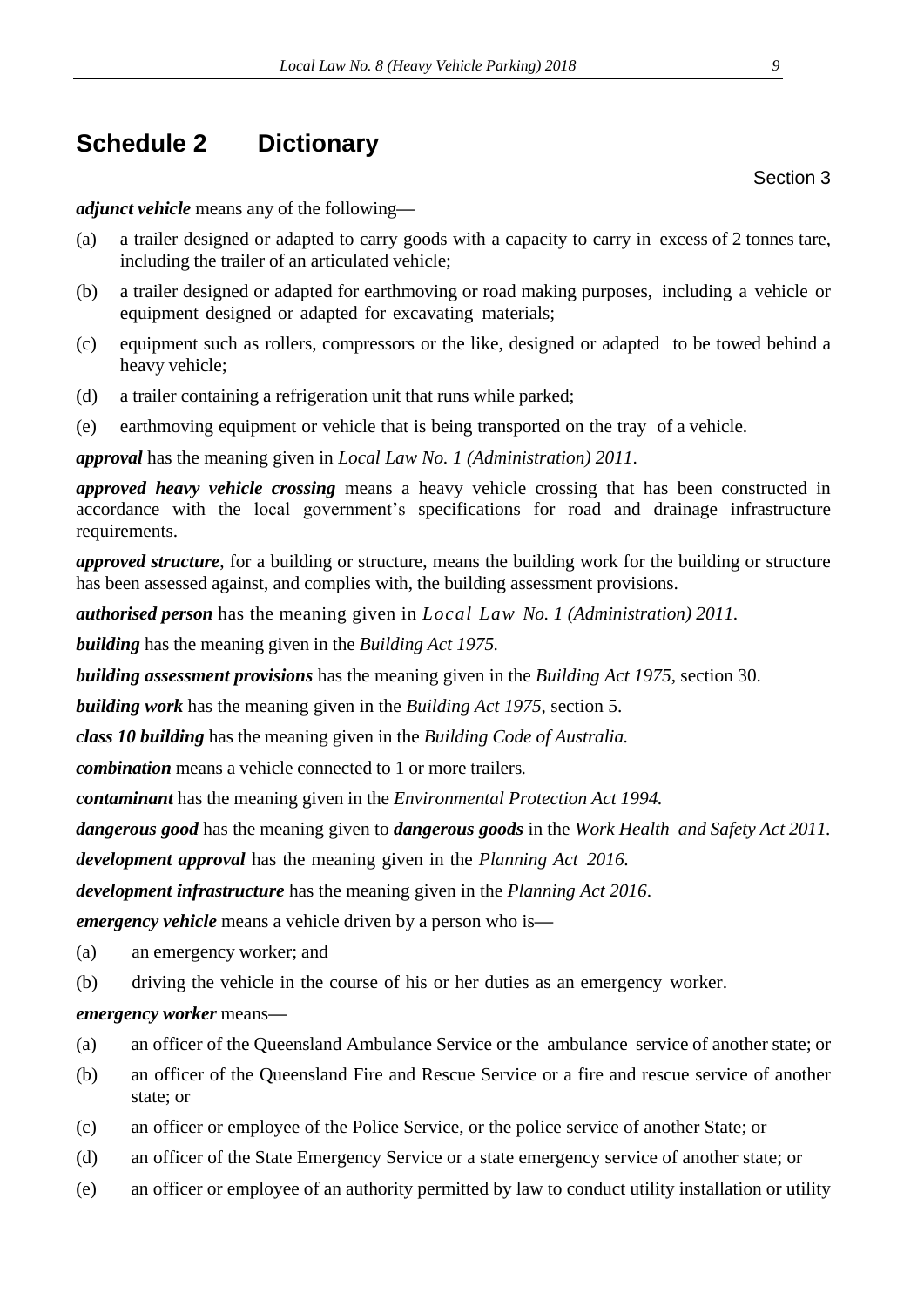maintenance; or

(f) an officer of Emergency Management Queensland.

*environmental harm* has the meaning given in the *Environmental Protection Act 1994*.

*environmental nuisance* has the meaning given in the *Environmental Protection Act 1994.*

*exemption criteria* see section 5(2)(a).

*GVM* (gross vehicle mass) —

- (a) means the maximum loaded mass of a vehicle*—*
	- (i) stated on the vehicle's compliance plate; or
	- (ii) stated in a way prescribed under a regulation made under the *Transport Operations (Road Use Management) Act 1995*; and
- (b) for a vehicle, the GVM of the vehicle may be determined—
	- (i) by viewing the vehicle's compliance plate; or
	- (ii) by undertaking a search of the vehicle in the register of registered vehicles kept by the chief executive under the *Transport Operations (Road Use Management – Vehicle Registration) Regulation 2010*, section 18; or
	- (iii) in another way prescribed under a regulation made under the *Transport Operations (Road Use Management) Act 1995.*

#### *heavy vehicle* means—

- (a) a vehicle or combination of vehicles, including an adjunct vehicle, with a GVM of more than 8 tonnes; or
- (b) a vehicle that runs a refrigeration unit while parked.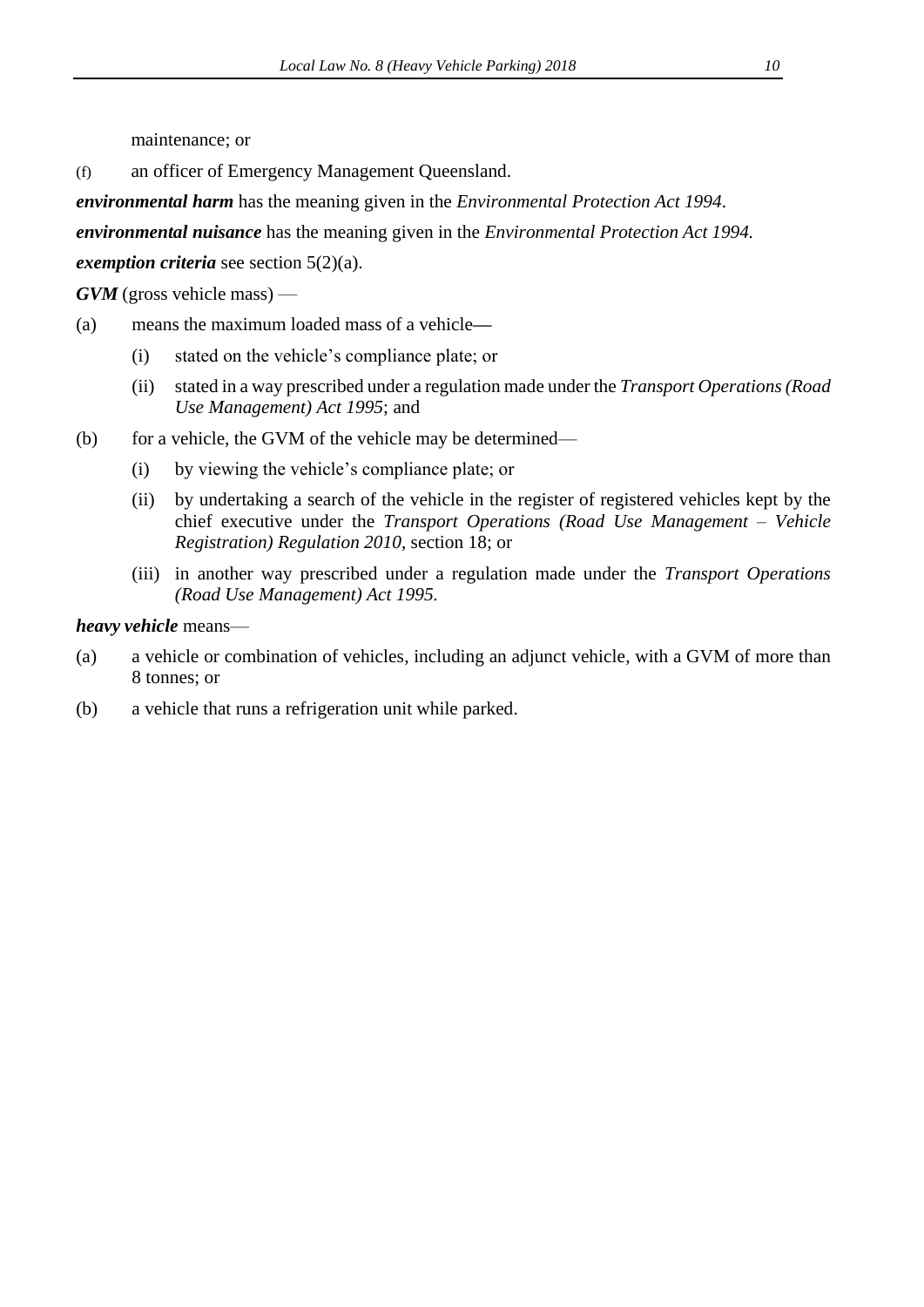*Examples of heavy vehicles*

| Medium rigid truck - more than 8 t GVM with not more than 2<br>axles and with or without a trailer weighing 9 t GVM or less<br>Medium rigid tractor - more than 8 t GVM with not more than<br>2 axles<br>Medium rigid bus - more than 8 t GVM with not more than 2                                                                                                                                |
|---------------------------------------------------------------------------------------------------------------------------------------------------------------------------------------------------------------------------------------------------------------------------------------------------------------------------------------------------------------------------------------------------|
|                                                                                                                                                                                                                                                                                                                                                                                                   |
|                                                                                                                                                                                                                                                                                                                                                                                                   |
| axles                                                                                                                                                                                                                                                                                                                                                                                             |
| Heavy rigid truck - and more than 8 t GVM with more than 2<br>axles with or without a trailer weighing 9 t GVM or less, this<br>includes a single prime mover                                                                                                                                                                                                                                     |
| Heavy rigid bus - with more than 8 t GVM with more than 2<br>axles and with or without a trailer weighing 9 t GVM or less                                                                                                                                                                                                                                                                         |
| Articulated bus - more than 8 t GVM with more than 2 axles                                                                                                                                                                                                                                                                                                                                        |
| Heavy Combination - rigid truck more than 8 t GVM towing<br>1 trailer weighing more than 9 t GVM                                                                                                                                                                                                                                                                                                  |
| Heavy combination - prime mover more than 8 t GVM towing<br>1 semitrailer                                                                                                                                                                                                                                                                                                                         |
| B-double - prime mover towing 2 semitrailers, with 1<br>semitrailer supported at the front, and connected to, the other<br>semitrailer                                                                                                                                                                                                                                                            |
| A specially constructed vehicle more than 8 t GVM being a-<br>i. a crane, hoist or load shifting equipment for which a WHS<br>certificate is issued; or<br>any other motor vehicle that is not constructed to carry<br>$\overline{11}$<br>passengers or a load, except things used in performing the<br>vehicle's functions; but<br>does not include a motor vehicle with a chassis that is<br>ш. |
|                                                                                                                                                                                                                                                                                                                                                                                                   |

*heavy vehicle crossing* means a facility provided for the purpose of heavy vehicles making entry or exit at, or substantially at, right angles between a road and land adjoining or adjacent to the road and may include an invert, pipe or driveway at, or adjacent to, the boundary of the land.

*land* has the meaning given in the *Planning Act 2016.*

*Local Government Act* has the meaning given in the *Local Government Act 2009* and includes approvals granted pursuant to a Local Government Act.

*local government area* has the meaning given in the *Local Government Act 2009*.

*local government road* means a road under the *Local Government Act 2009*.

*local law* includes any subordinate local laws and all approvals granted pursuant to this local law.

*nuisance* means*—*

- (a) an environmental nuisance; or
- (b) an act or omission which constitutes an unreasonable interference with an occupier's use and enjoyment of premises or an occupier's right in respect of premises.

*occupier*, in relation to premises, means the person who has the control or management of the premises and includes a person in charge of the operation of the heavy vehicle parking on the premises.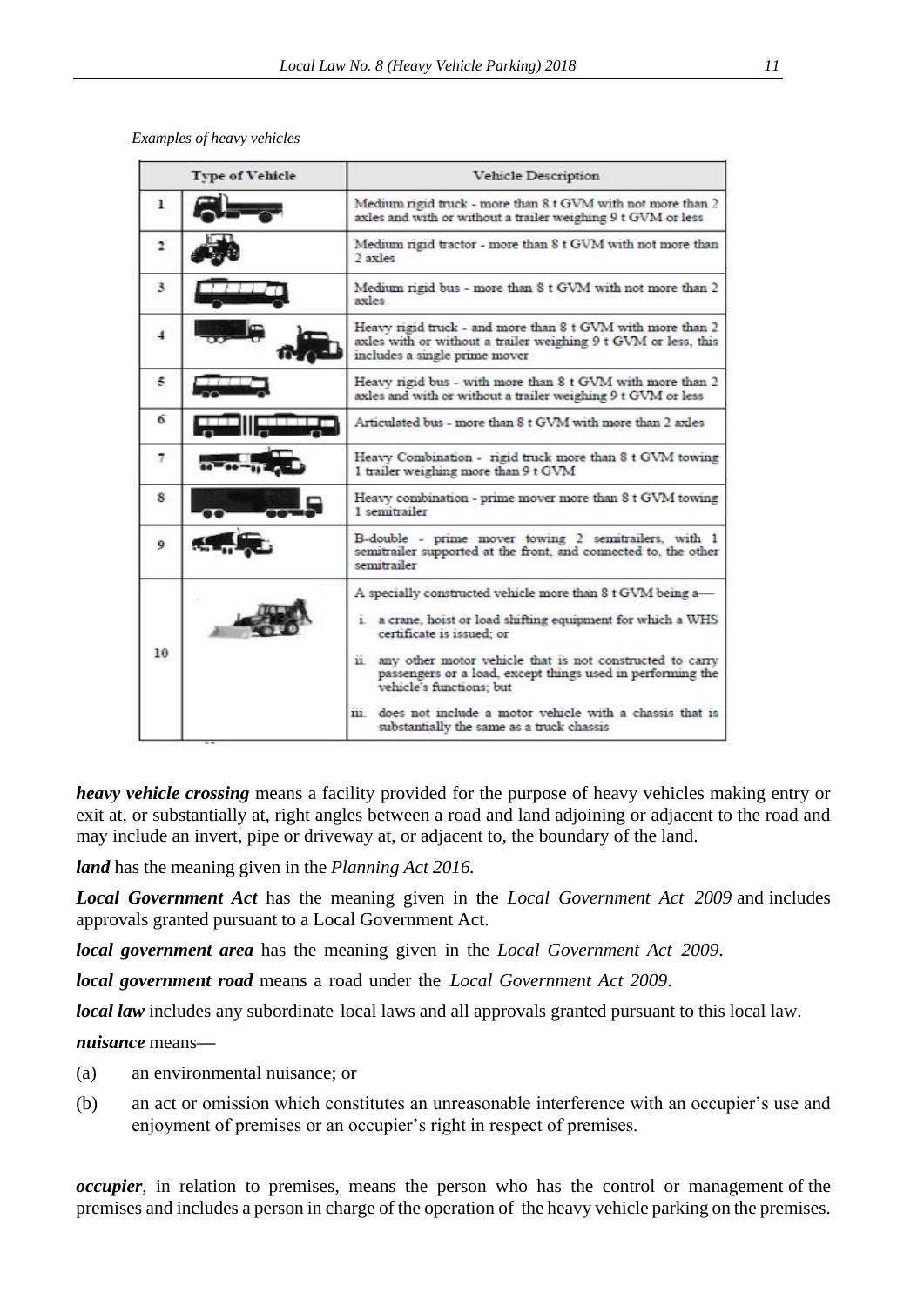*owner*, in relation to premises, means the person for the time being entitled to receive the rent for the premises or who would be entitled to receive the rent for it if it were let to a tenant at a rent.

*parking*, of a heavy vehicle, on premises, means stopping the heavy vehicle on the premises and allowing the vehicle to stay on the premises, whether or not the driver leaves the vehicle, for a period longer than is necessary for the loading and unloading of the vehicle.

*planning scheme*—

- (a) has the meaning given in the *Planning Act 2016*; and
- (b) unless otherwise specified, means the planning scheme of the local government.

*premises* means any land, building or structure and includes any part thereof but does not include a road.

*prescribed fee* means the fee prescribed by the local government.

*prescribed form* means the form prescribed by the local government.

*public place* means—

- (a) a road; or
- (b) trust land; or
- (c) a park as defined in *Subordinate Local Law No. 4 (Local Government Controlled Areas, Facilities and Roads) 2011*; or
- (d) a reserve as defined in *Subordinate Local Law No. 4 (Local Government Controlled Areas, Facilities and Roads) 2011*; or
- (e) a bathing reserve as defined in *Local Law No. 6 (Bathing Reserves) 2011*; or
- (f) premises of which the local government is the owner or occupier; or
- (g) premises which are managed or controlled by the local government.

*refrigeration unit* means plant or equipment that is on, or in, a vehicle and used, or intended to be used, to chill or preserve food or drink for direct or indirect sale to, or consumption by, the public.

*regulated waste* has the meaning given in the *Environmental Protection Regulation 2008*.

*reserve* has the meaning given in *Subordinate Local Law No. 4 (Local Government Controlled Areas, Facilities and Roads) 2011*.

*residence* means a building, or part of a building, that is—

- (a) fixed to land; and
- (b) a self-contained unit used by, or intended for the exclusive use of, on household.

*residential dwelling* means premises used, or intended to be used, predominantly as a place of residence.

*road* means a local government road or a State-controlled road.

*State-controlled road* means a State-controlled road under the *Transport Infrastructure Act 1994*.

*stormwater drain* has the meaning given in the *Local Government Act 2009* and *stormwater drainage* has a corresponding meaning.

structure –